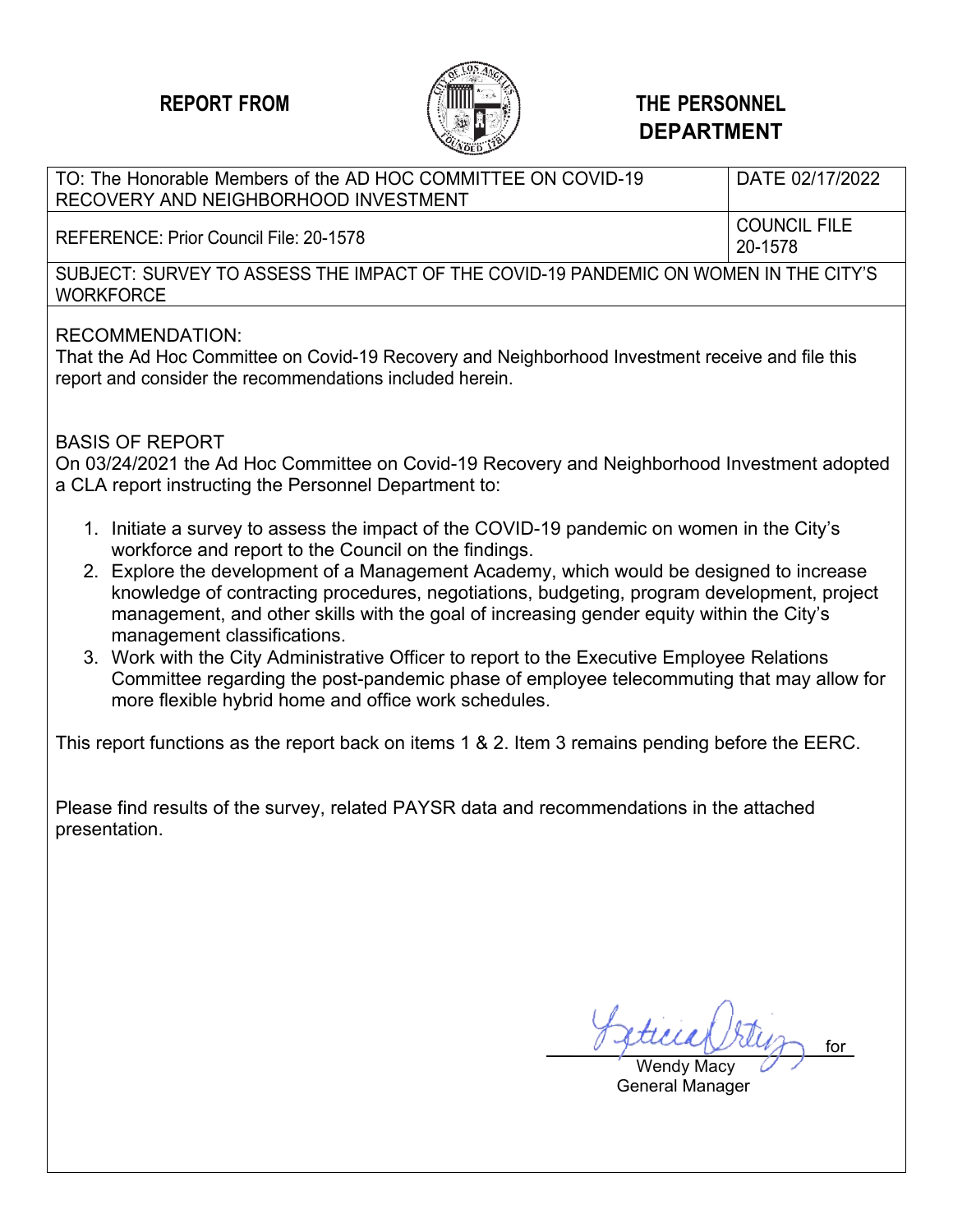**Personnel Department Presentation to the Ad Hoc Committee on Covid-19 Recovery and Neighborhood Investment**

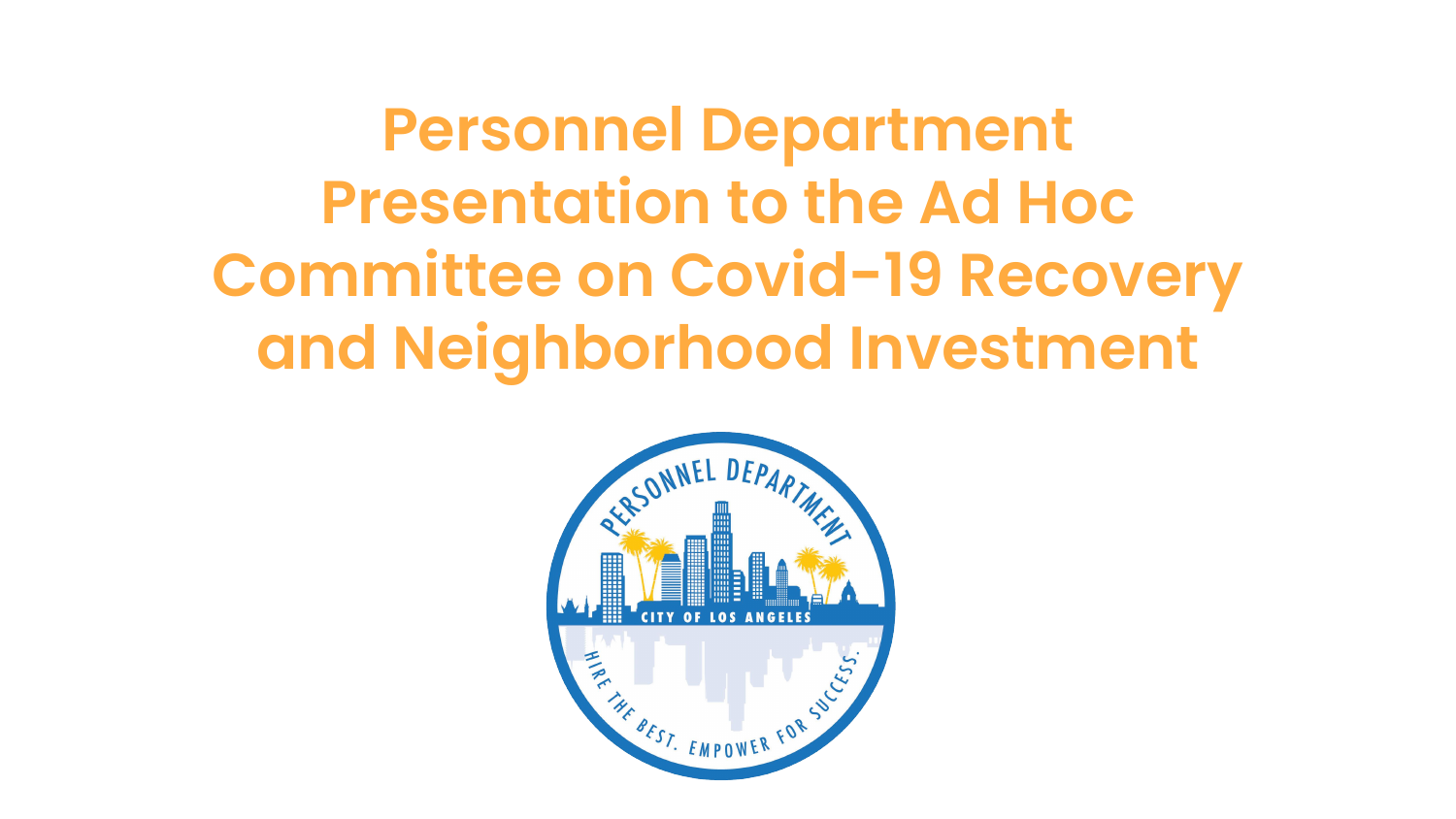

- COVID-19 Survey Results
- PAYSR Data
- Recommendations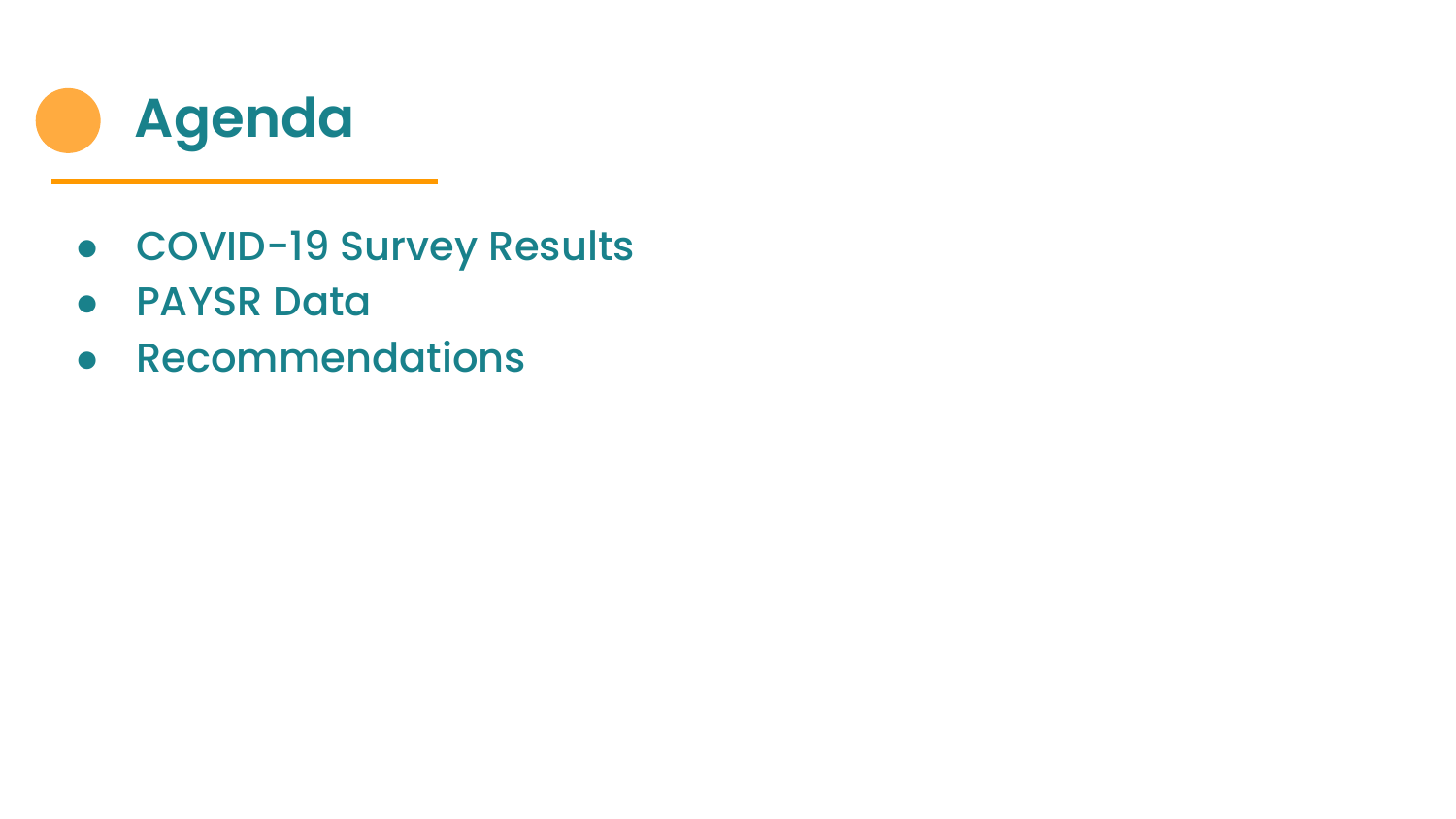## **CAVEATS AND LIMITATIONS**

Around 5,100 employees responded to the survey. Of this group:

- 1,169 were male
- 3,826 were female
- 57 were non-binary
- This makes the results between genders difficult to compare.

Self selection bias means that it is likely that those who are more impacted were more likely to respond.

We recommend that this survey is only used for general understanding of the experiences of employees, but not for specific statistical information.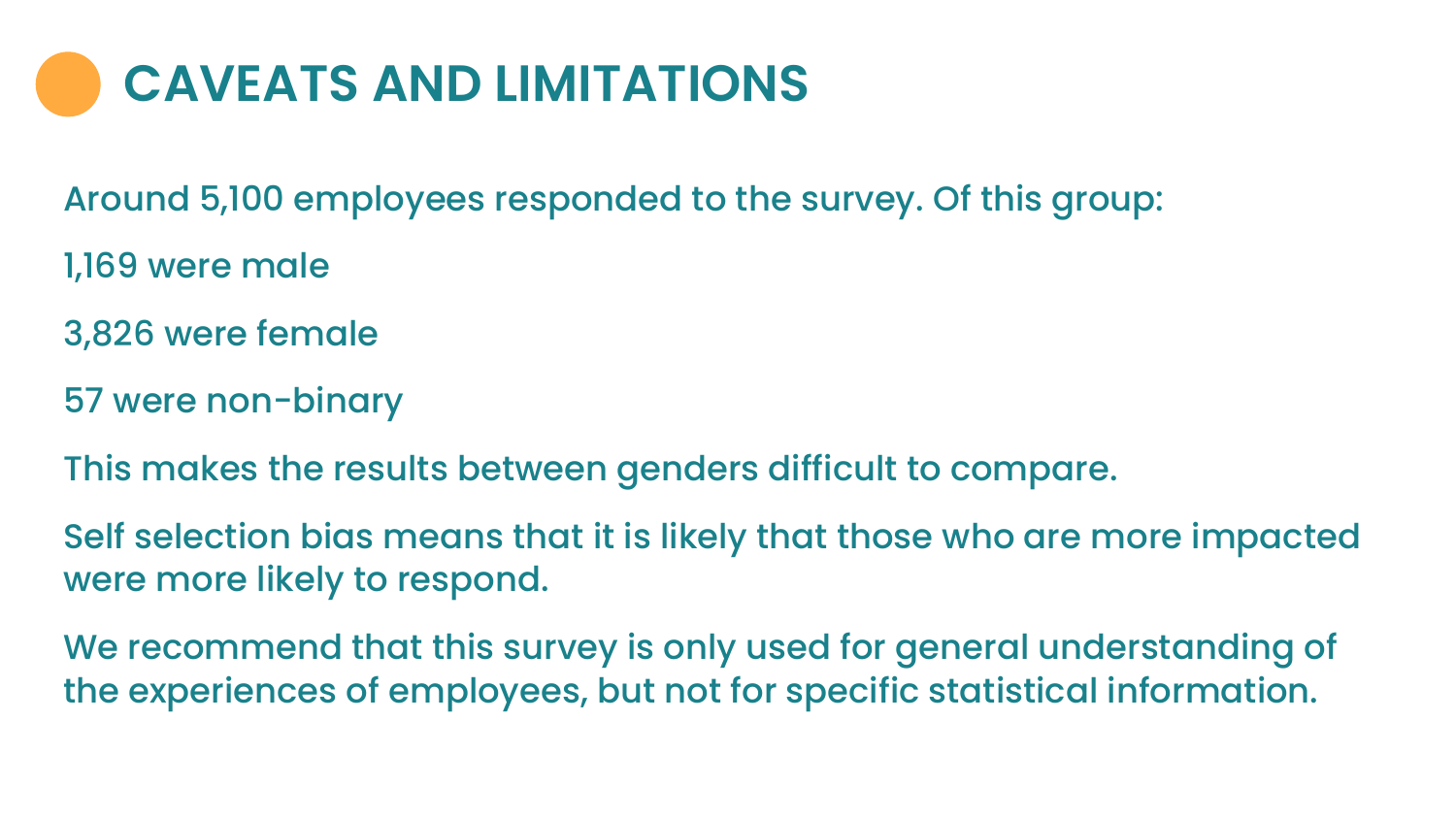# **Employee Financial Impacts**

Of those who responded to the survey:

Women were **2.5 times more likely** than men to report taking unpaid leave.

**Men** were more likely than women and non-binary employees to only **use** *paid* **leave**.

Women were slightly more likely than men to have reduced their hours. The nonbinary employees surveyed were twice as likely to have reduced their hours as women and men.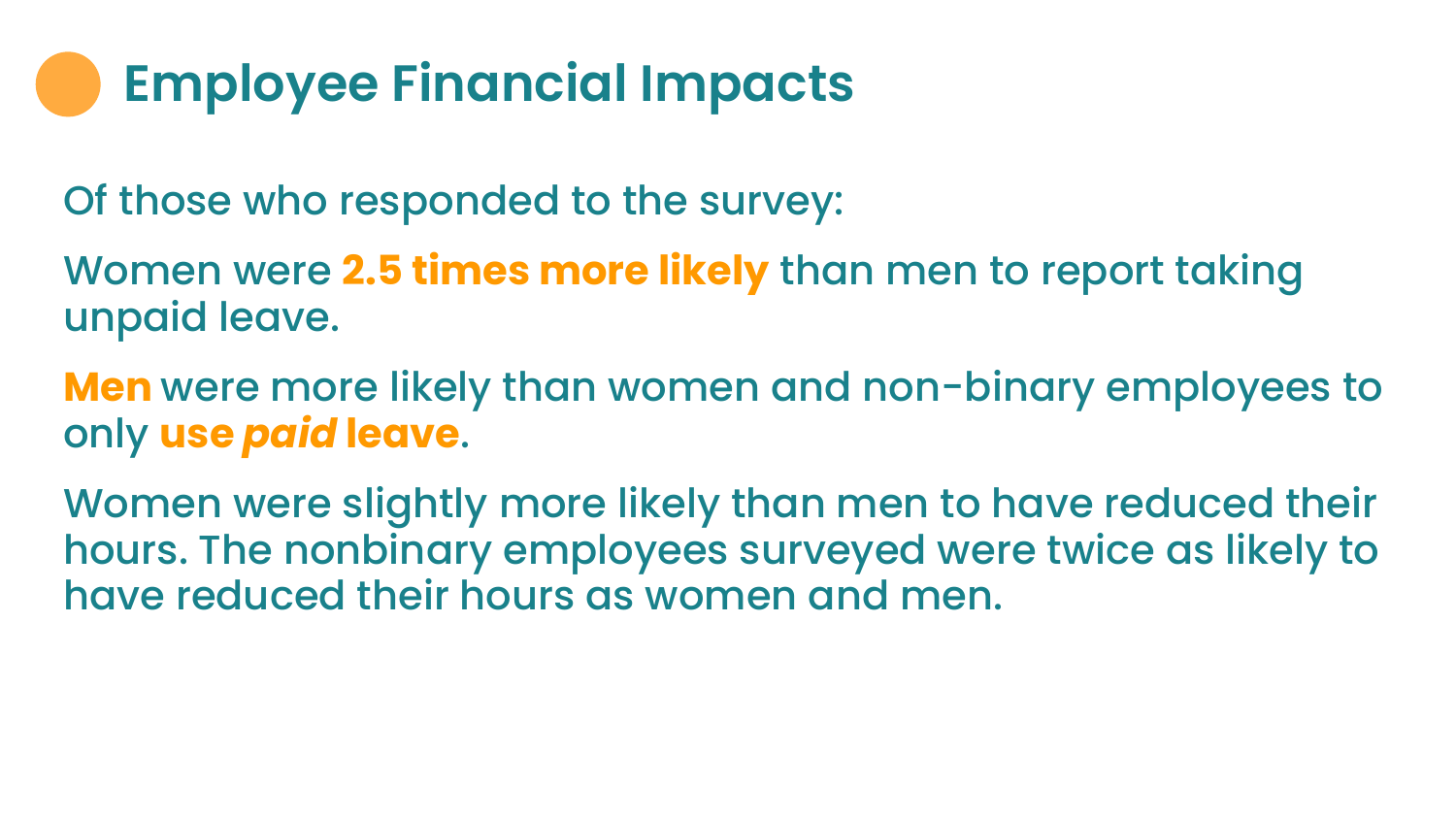# **Employee Career Impacts**

Non-binary employees were **twice as likely** to say they felt they had missed out on career opportunities. Women were about 6% more likely than men to feel they missed out on opportunities.

**Around 10% more women** considered leaving their job than men, and for non-binary employees this number was a further **10% higher**.

Men and Women were most likely to report they missed out due to **dependent care responsibilities** or **stress**, with **women** scoring around **10% higher** in both cases. Non-binary employees felt that **stress** and their **workload** held them back.

The main areas people feel they missed out on were special assignments, promotions or taking/passing promotional exams. Other responses included missing out on networking opportunities, transfers, or training.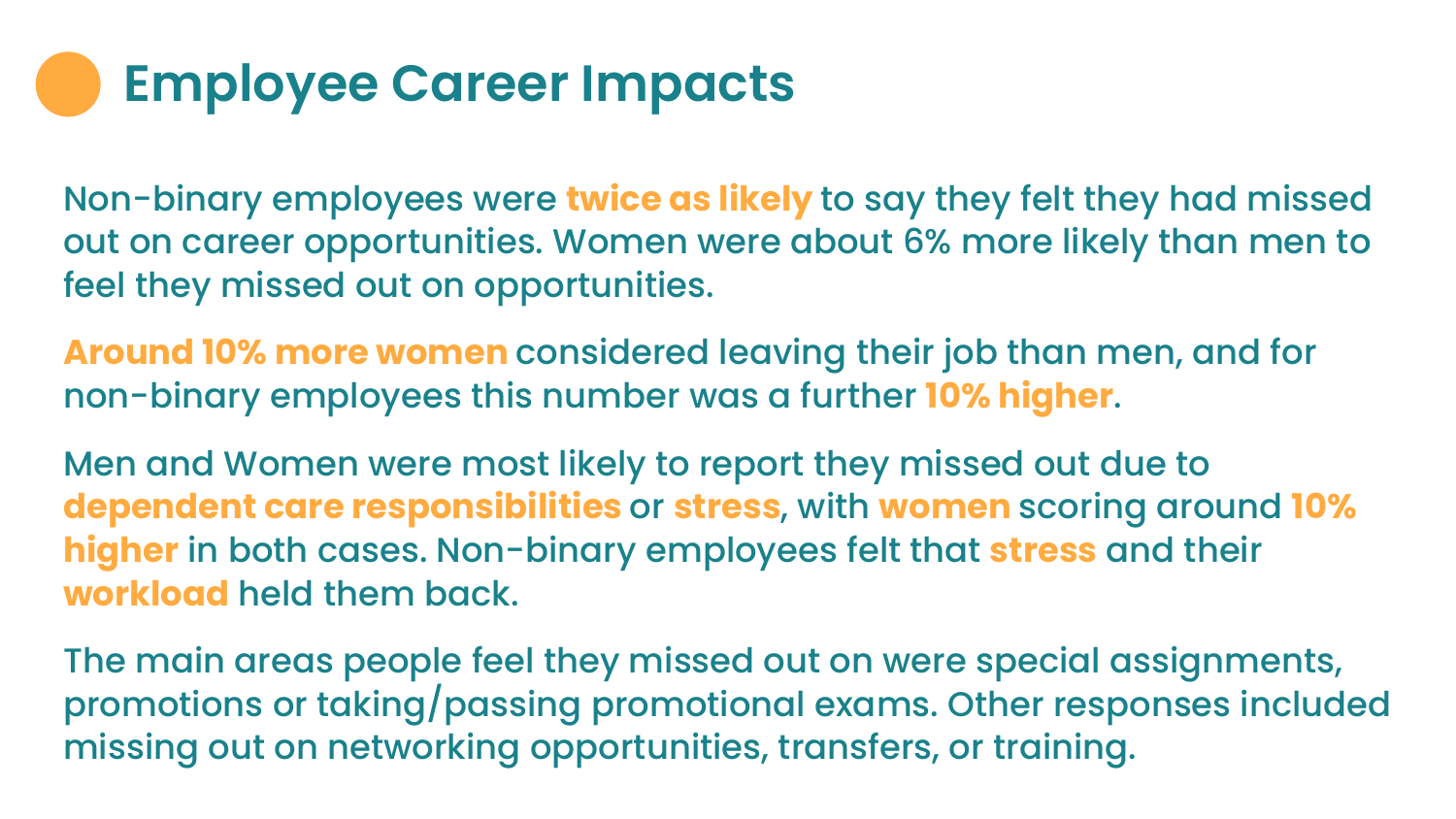## **Childcare Responsibilities & Stress**

While all groups reported having childcare responsibilities at the same rate (61%-63%), **women were significantly more likely to report that they had primary caregiver responsibilities.** They were also more likely to report that they worried about childcare.

Women and Non-Binary employees were significantly more likely to report an increase in dependent care responsibilities, **they are also around twice as likely to report having sole caregiver status.**

Men and women reported that their stress levels were higher during the safer at home order, while non-binary employees reported that their stress levels are currently at their highest.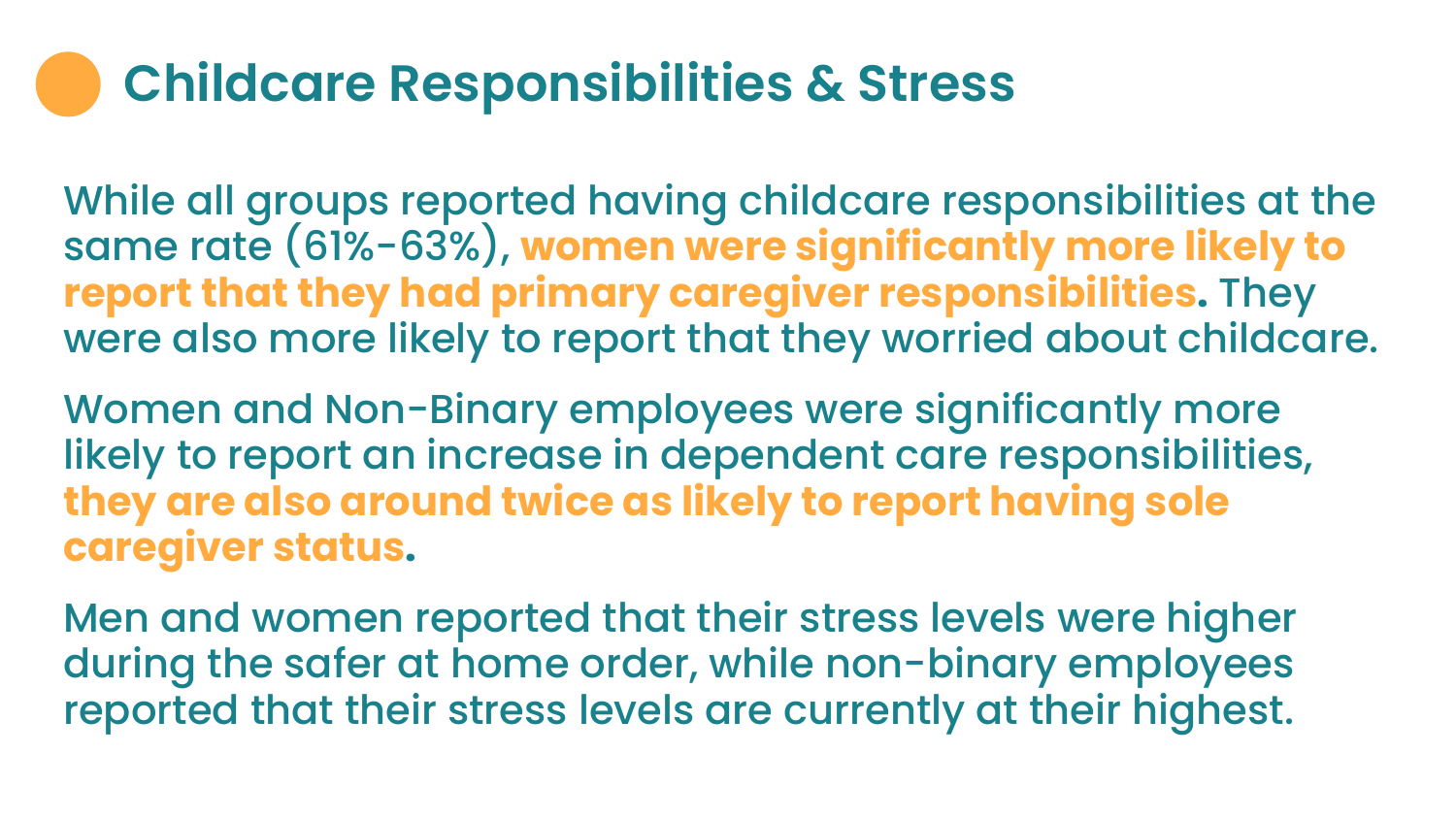

In all groups, only around **½** responded that they have a place where they **feel comfortable and safe** sharing any concerns regarding COVID-19 or its impact.

When asked 'What could the City provide that would help with your wellbeing or stress levels?' all groups ranked the options in the following order of importance, with the first two options being about twice as popular than #3.

| #1            | #2                | #3                                       |
|---------------|-------------------|------------------------------------------|
| telecommuting | flexible schedule | <b>More covid-19</b><br>safety protocols |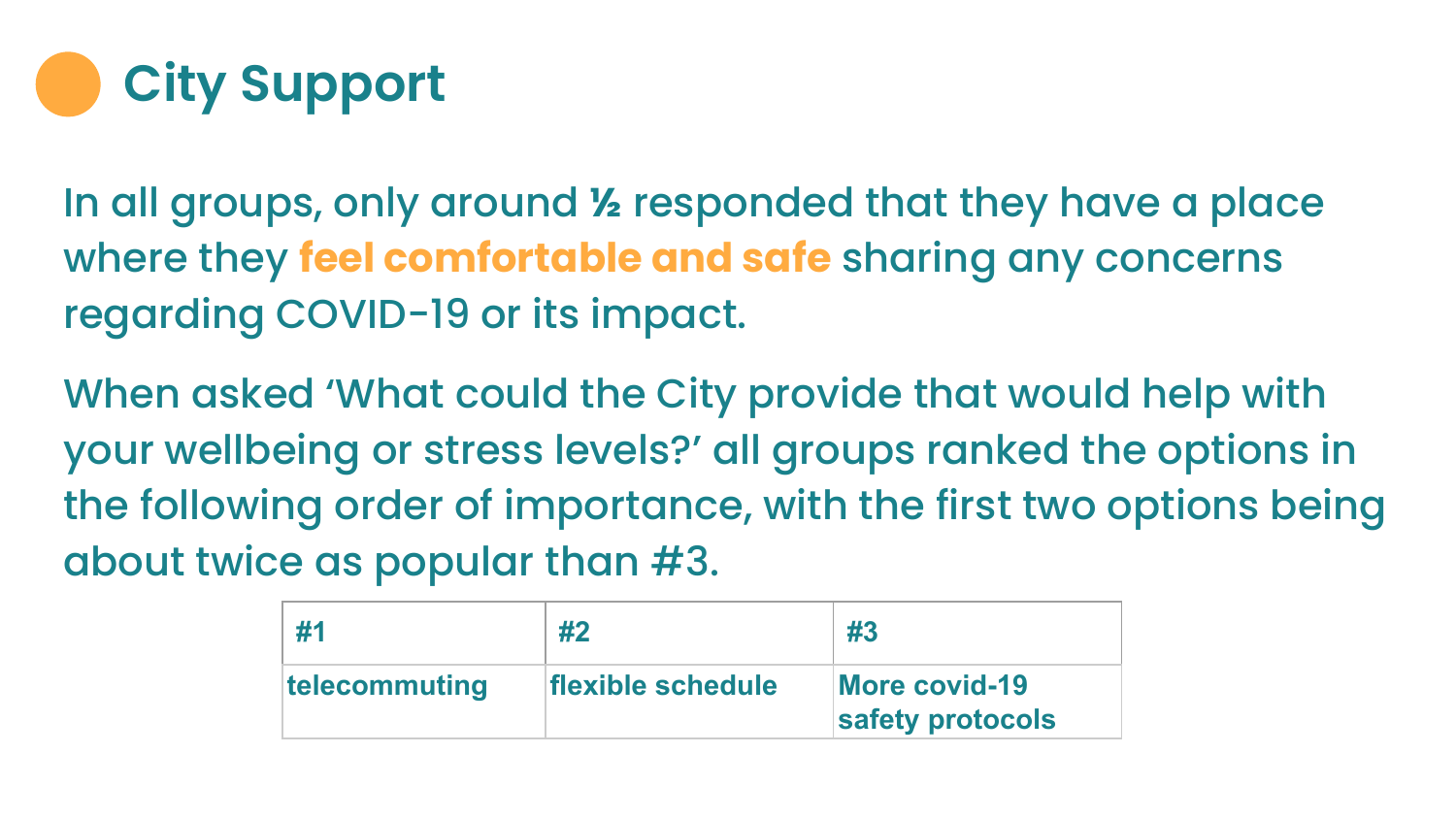

When asked 'What could the City provide that would help with your dependent care needs?' All groups ranked the options in the following order of importance:

|               | #2                       | #3                                       | #4                                                   |
|---------------|--------------------------|------------------------------------------|------------------------------------------------------|
| Telecommuting | <b>Flexible Schedule</b> | <b>Dependent Care</b><br><b>Benefits</b> | <b>Workplace Onsite</b><br><b>Childcare Facility</b> |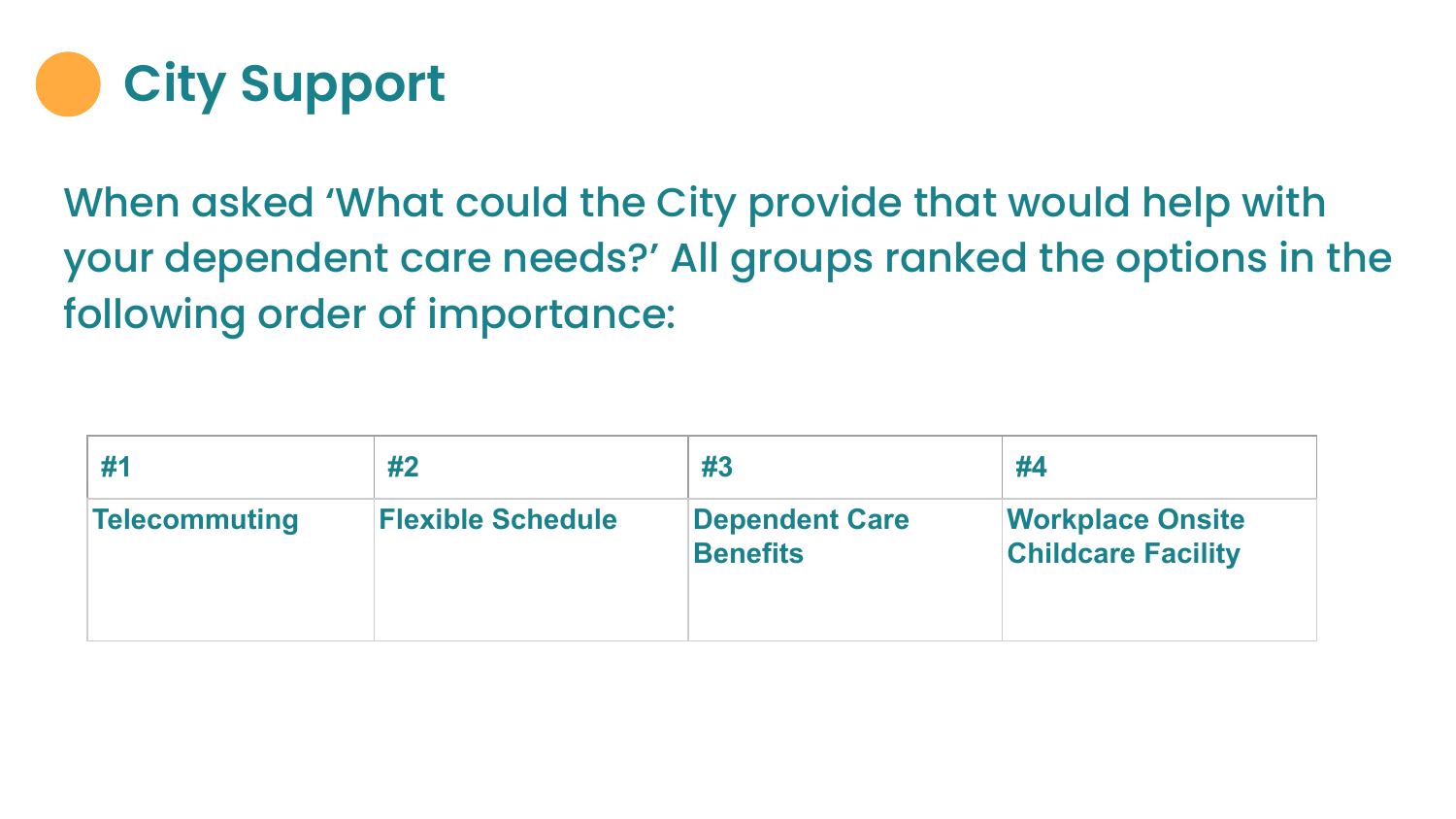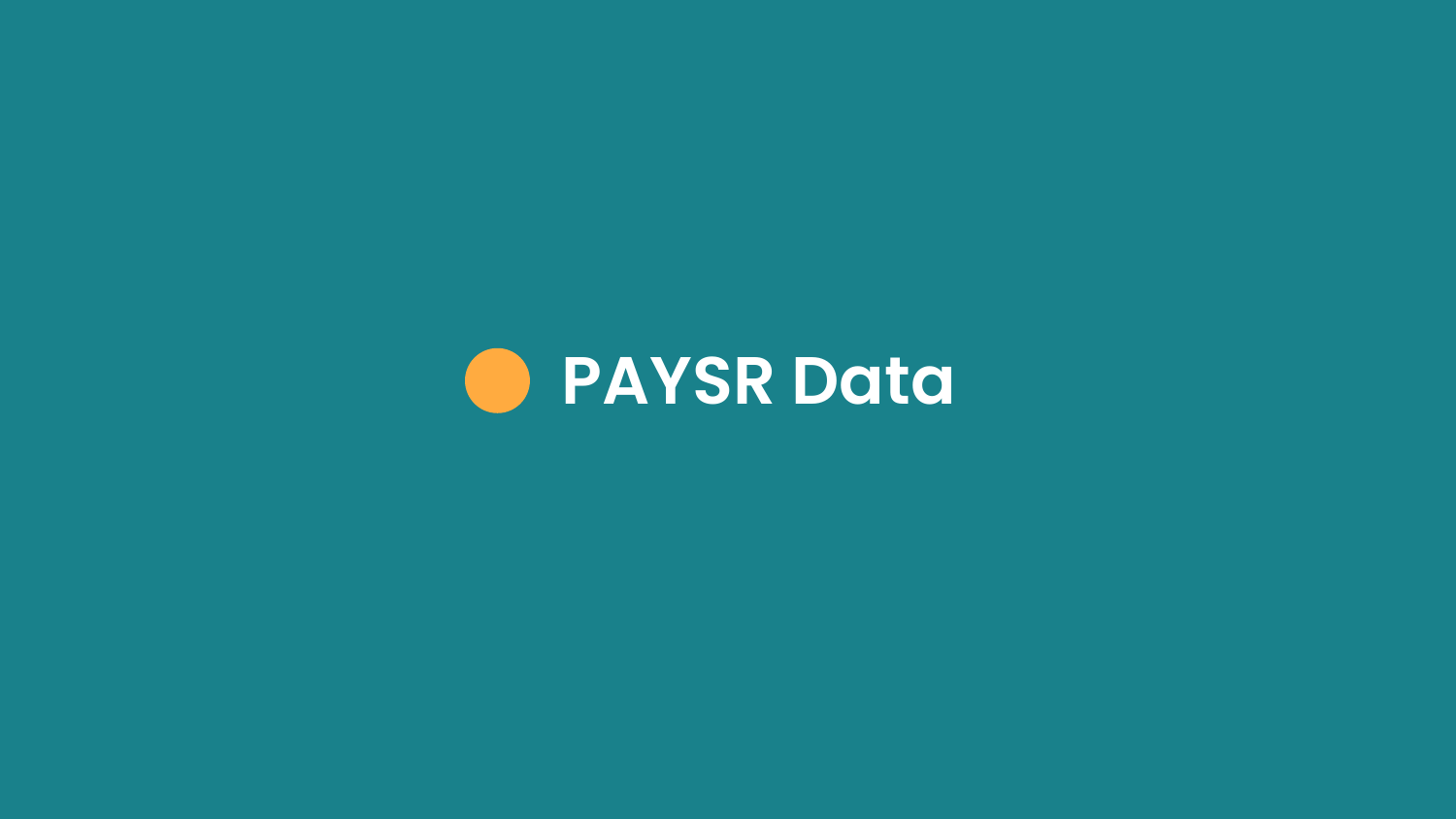

The Personnel Department additionally ran a PAYSR report to collect supplementary supporting data on current employees and **employees who have left City service since March 2020**

This report included data on:

- **Resignations**
- **Retirements**
- **New hires**
- Leave and COVID-19 timecodes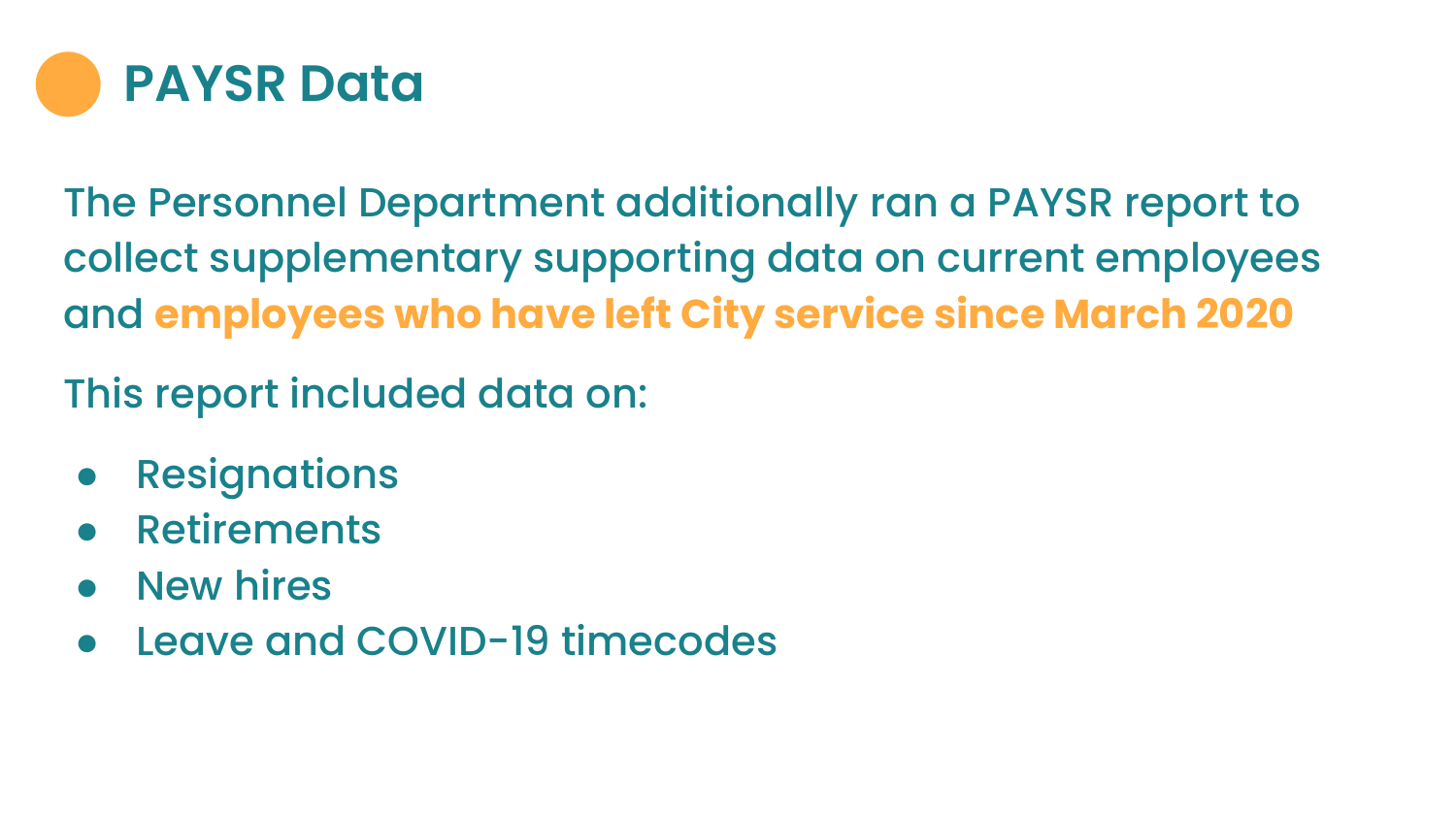# **PAYSR Data - Leaving & Starting City Service**

| % female workforce who resigned        | 3.70%    |
|----------------------------------------|----------|
| % male workforce who resigned          | 1.89%    |
| % women who retired                    | 3.92%    |
| % men who retired                      | 3.80%    |
| % workforce who are new hires - female | 6.36%    |
| % workforce who are new hires - male   | 4.65%    |
| % overall change in workforce - women  | $-1.81%$ |
| % overall change in workforce - men    | $-3.21%$ |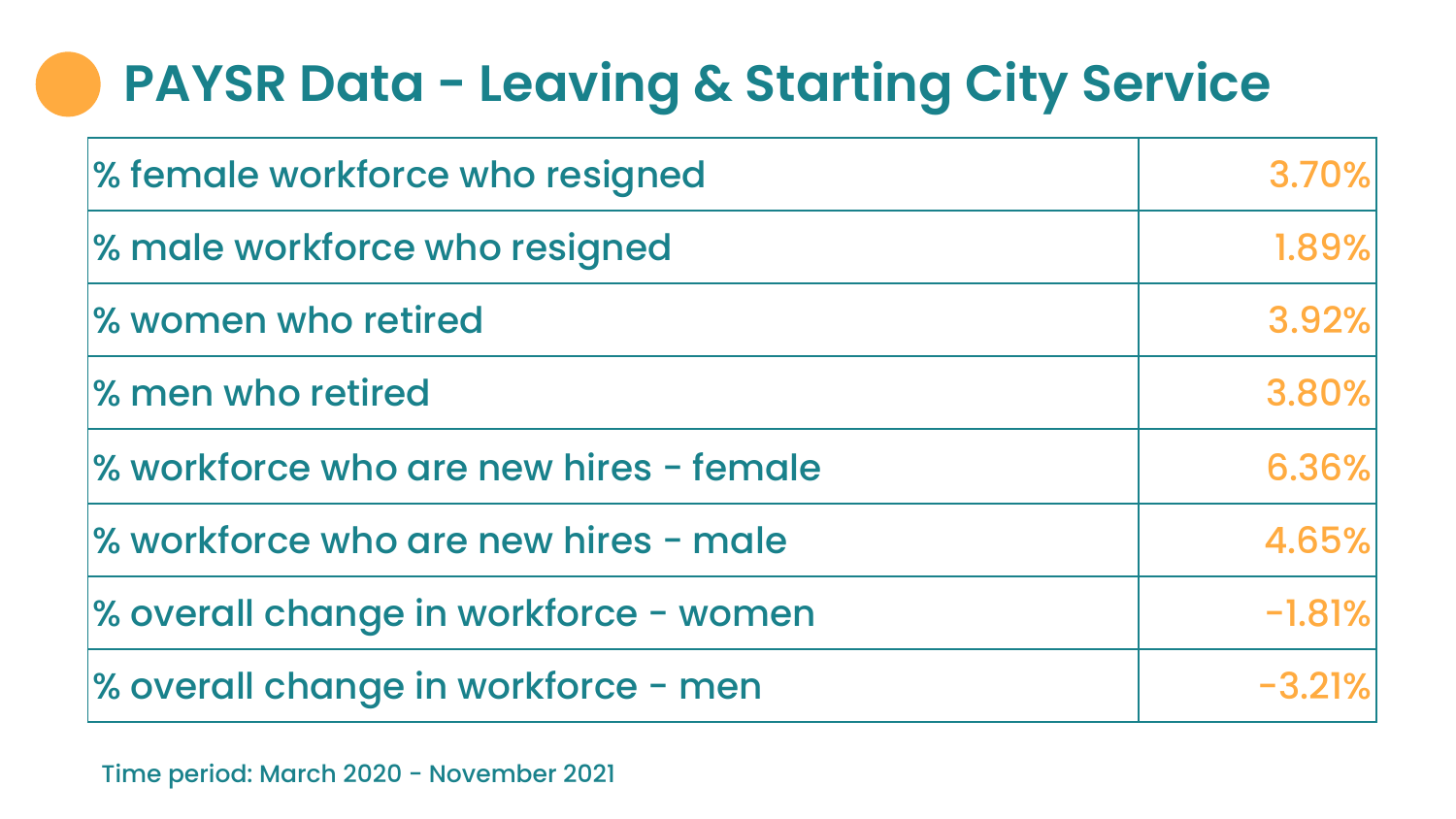#### **PAYSR Data - Promotions & Leave**

| % women who changed job class & salary* | 12.81% |
|-----------------------------------------|--------|
| % men who changed job class & salary *  | 9.31%  |
| % women who took paid leave             | 10.06% |
| % men who took paid leave               | 6.15%  |
| % women who took unpaid leave           | 0.83%  |
| % men who took unpaid leave             | 0.26%  |
| % women who used COVID-19 time codes    | 48.97% |
| % men who used COVID-19 time codes      | 43.12% |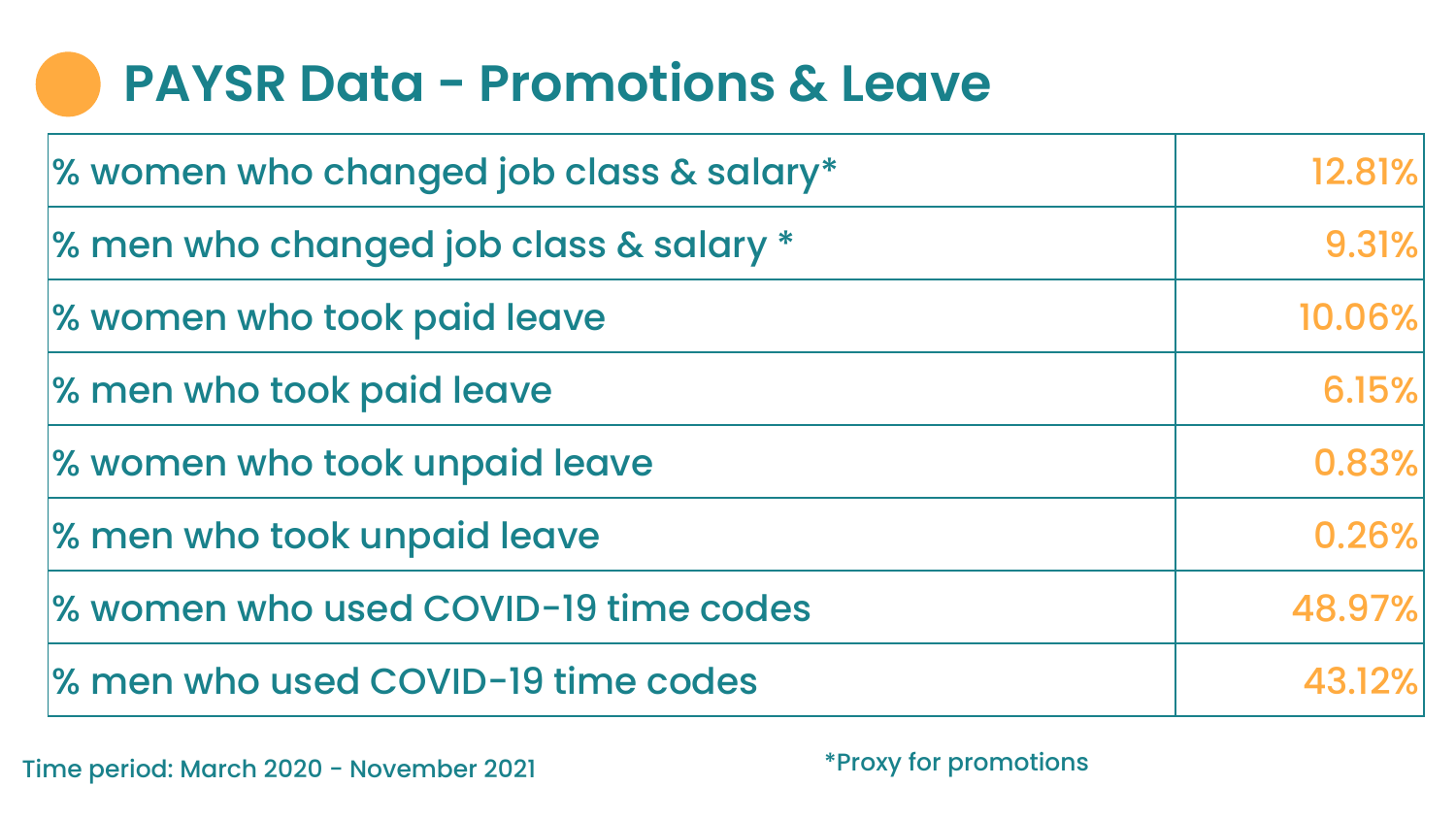# **OWE Recommendations & Initiatives**